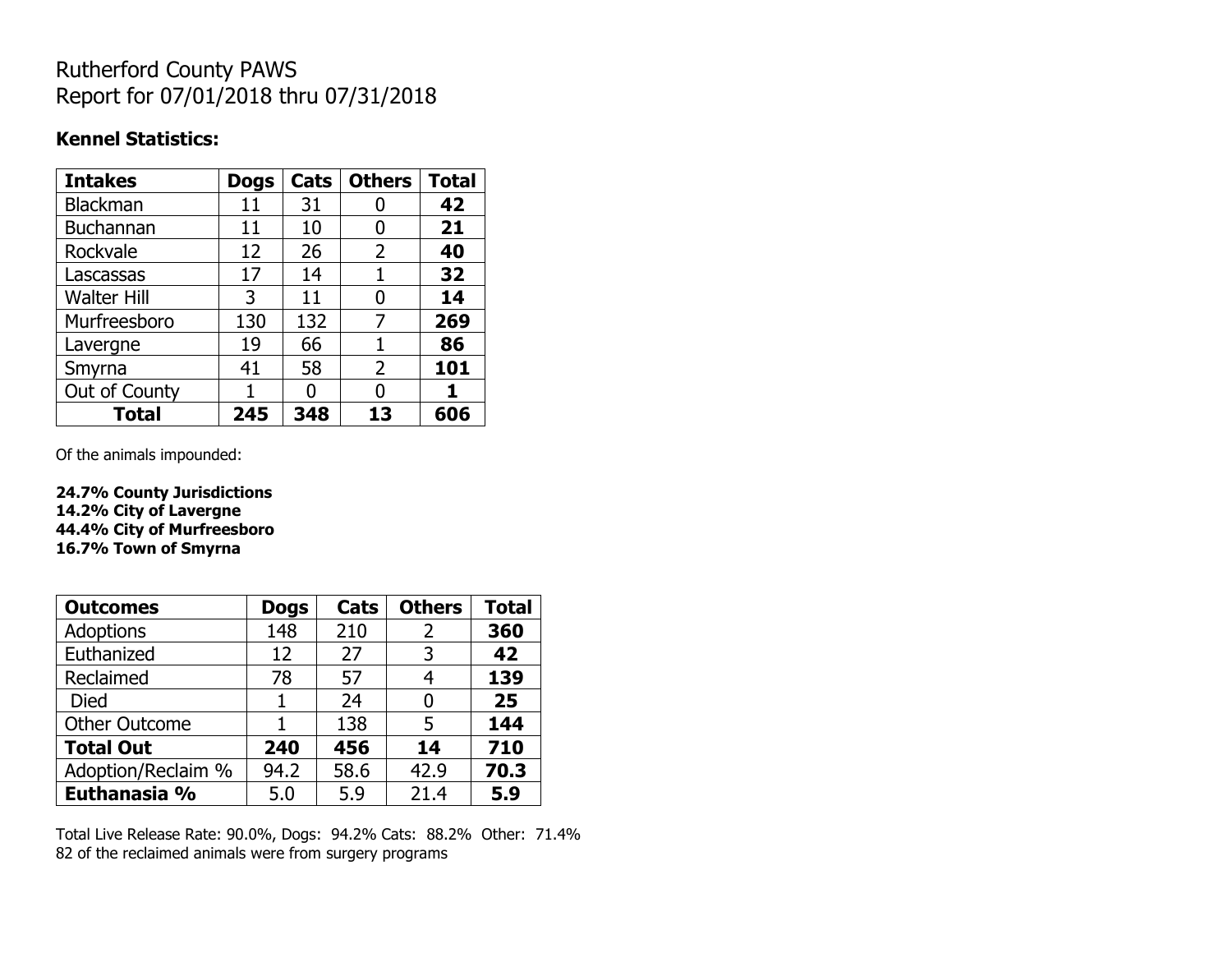Animals left in shelter on 07/31/2018: 137

3119 People visited the shelter looking for a lost /new pet.

2731 Logged calls/voice mails for the month.

## **Activity Report by Jurisdiction:**

| Zones           | Calls Received | Calls Completed |
|-----------------|----------------|-----------------|
| <b>Blackman</b> | 410            | 410             |
| Buchannan       | 142            | 142             |
| Lavergne        | 339            | 336             |
| Lascassas       | 105            | 108             |
| Murfreesboro    | 757            | 765             |
| Rockvale        | 138            | 141             |
| Smyrna          | 257            | 259             |
| Walter Hill     | 125            | 125             |
| Out of Area     | 40             | 42              |
| <b>Total</b>    | 2313           | 2328            |

41.5% County Jurisdictions

14.7% City of Lavergne

32.7% City of Murfreesboro

11.1% Town of Smyrna